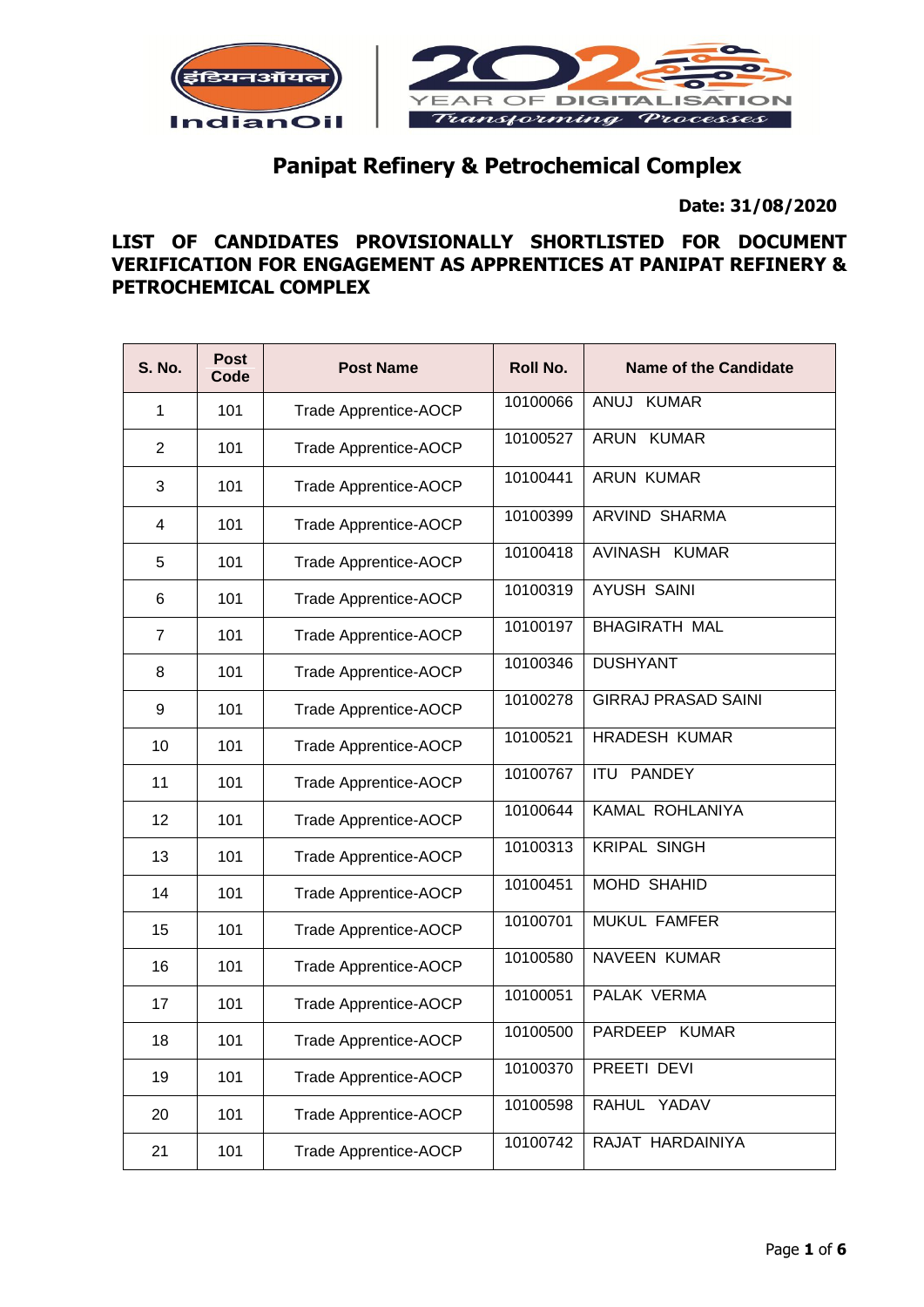| <b>S. No.</b> | <b>Post</b><br>Code | <b>Post Name</b>      | Roll No. | Name of the Candidate    |
|---------------|---------------------|-----------------------|----------|--------------------------|
| 22            | 101                 | Trade Apprentice-AOCP | 10100059 | RAKESH KUMAR SHARMA      |
| 23            | 101                 | Trade Apprentice-AOCP | 10100337 | RANVEER KUMAR            |
| 24            | 101                 | Trade Apprentice-AOCP | 10100269 | <b>RISHAVE KUMAR</b>     |
| 25            | 101                 | Trade Apprentice-AOCP | 10100111 | <b>SAJJAN SINGH</b>      |
| 26            | 101                 | Trade Apprentice-AOCP | 10100757 | <b>SAKSHI</b>            |
| 27            | 101                 | Trade Apprentice-AOCP | 10100155 | SANDEEP KUMAR            |
| 28            | 101                 | Trade Apprentice-AOCP | 10100216 | SANJAY PAL               |
| 29            | 101                 | Trade Apprentice-AOCP | 10100669 | <b>SHUBHAM KUMAR</b>     |
| 30            | 101                 | Trade Apprentice-AOCP | 10100468 | VASHU SHARMA             |
| 31            | 101                 | Trade Apprentice-AOCP | 10100771 | <b>VIJAY KUMAR VERMA</b> |
| 32            | 101                 | Trade Apprentice-AOCP | 10100105 | <b>VINOD KUMAR SAINI</b> |

| <b>S. No.</b>  | <b>Post</b><br>Code | <b>Post Name</b>                          | Roll No. | Name of the Candidate     |
|----------------|---------------------|-------------------------------------------|----------|---------------------------|
| 1              | 104                 | Technician Apprentice-<br>Chemical        | 10400271 | <b>AKASH</b>              |
| 2              | 104                 | Technician Apprentice-<br>Chemical        | 10400183 | <b>AMAN</b>               |
| 3              | 104                 | Technician Apprentice-<br>Chemical        | 10400374 | <b>ANKIT KUMAR BHARTI</b> |
| 4              | 104                 | <b>Technician Apprentice-</b><br>Chemical | 10400078 | <b>ARVIND KUMAR</b>       |
| 5              | 104                 | Technician Apprentice-<br>Chemical        | 10400634 | ASAD ALI                  |
| 6              | 104                 | <b>Technician Apprentice-</b><br>Chemical | 10400145 | ASHUTOSH BISHT            |
| $\overline{7}$ | 104                 | Technician Apprentice-<br>Chemical        | 10400054 | <b>AYUSH SHARMA</b>       |
| 8              | 104                 | Technician Apprentice-<br>Chemical        | 10400497 | <b>BHANU PRATAP SINGH</b> |
| 9              | 104                 | Technician Apprentice-<br>Chemical        | 10400384 | <b>DEEPAK KUMAR</b>       |
| 10             | 104                 | Technician Apprentice-<br>Chemical        | 10400064 | HARIHARAN MANI TRIPATHI   |
| 11             | 104                 | Technician Apprentice-<br>Chemical        | 10400640 | <b>MAHESH KUMAR GUPTA</b> |
| 12             | 104                 | Technician Apprentice-<br>Chemical        | 10400631 | <b>MANISH GIRI</b>        |
| 13             | 104                 | Technician Apprentice-<br>Chemical        | 10400493 | <b>MOHD ANAS</b>          |
| 14             | 104                 | Technician Apprentice-<br>Chemical        | 10400581 | <b>PRAVESH KUMAR</b>      |
| 15             | 104                 | Technician Apprentice-<br>Chemical        | 10400366 | <b>RINKU KUMAR</b>        |
| 16             | 104                 | Technician Apprentice-<br>Chemical        | 10400405 | <b>ROBIN SHARMA</b>       |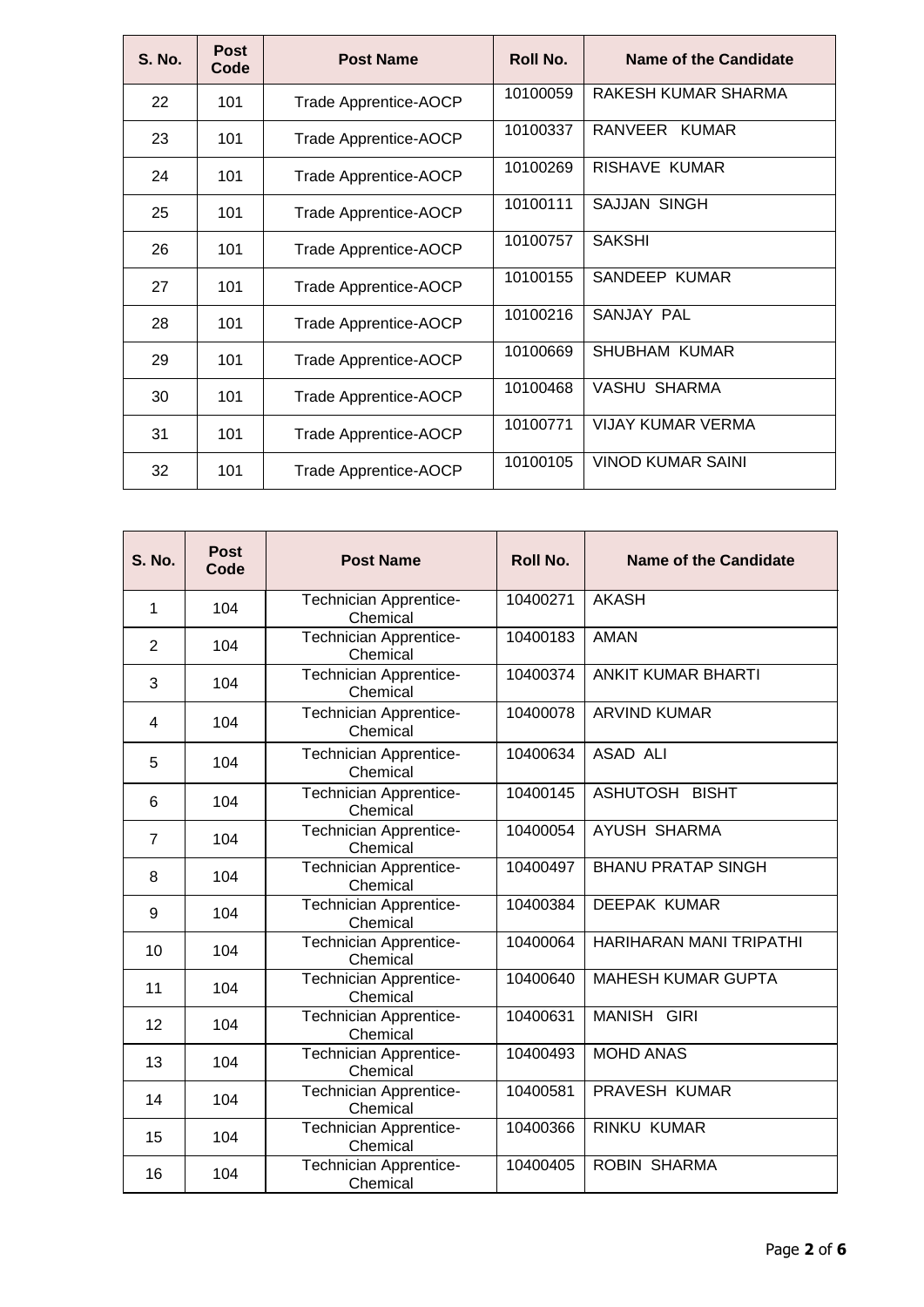| <b>S. No.</b> | <b>Post</b><br>Code | <b>Post Name</b>                          | Roll No. | Name of the Candidate |
|---------------|---------------------|-------------------------------------------|----------|-----------------------|
| 17            | 104                 | <b>Technician Apprentice-</b><br>Chemical | 10400195 | SHIVAM TRIVEDI        |
| 18            | 104                 | <b>Technician Apprentice-</b><br>Chemical | 10400413 | <b>SUNIL KUMAR</b>    |
| 19            | 104                 | <b>Technician Apprentice-</b><br>Chemical | 10400276 | SURENDRA SINGH GAUTAM |
| 20            | 104                 | <b>Technician Apprentice-</b><br>Chemical | 10400101 | <b>VIKESH KUMAR</b>   |
| 21            | 104                 | <b>Technician Apprentice-</b><br>Chemical | 10400003 | <b>VINAY KUMAR</b>    |

| <b>S. No.</b> | <b>Post</b><br>Code | <b>Post Name</b>                            | Roll No. | Name of the Candidate |
|---------------|---------------------|---------------------------------------------|----------|-----------------------|
|               | 105                 | <b>Technician Apprentice-</b><br>Mechanical | 10500125 | CHAITANYA SHARMA      |
| 2             | 105                 | <b>Technician Apprentice-</b><br>Mechanical | 10500225 | KISHAN KUMAR          |
| 3             | 105                 | <b>Technician Apprentice-</b><br>Mechanical | 10500067 | <b>MANISH</b>         |
| 4             | 105                 | <b>Technician Apprentice-</b><br>Mechanical | 10500315 | NAVEEN KUMAR          |
| 5             | 105                 | <b>Technician Apprentice-</b><br>Mechanical | 10500035 | RAHUL GUPTA           |
| 6             | 105                 | <b>Technician Apprentice-</b><br>Mechanical | 10500022 | SAURAV KUMAR          |

| <b>S. No.</b> | <b>Post</b><br>Code | <b>Post Name</b>                                 | Roll No. | <b>Name of the Candidate</b> |
|---------------|---------------------|--------------------------------------------------|----------|------------------------------|
|               | 107                 | <b>Technician Apprentice-</b><br>Instrumentation | 10700040 | ASHUTOSH KUMAR               |
| 2             | 107                 | <b>Technician Apprentice-</b><br>Instrumentation | 10700031 | <b>PARVEEN</b>               |
| 3             | 107                 | <b>Technician Apprentice-</b><br>Instrumentation | 10700004 | RAJU KUMAR JHA               |
| 4             | 107                 | <b>Technician Apprentice-</b><br>Instrumentation | 10700003 | YASHVANT SINGH               |

| <b>S. No.</b> | <b>Post</b><br>Code | <b>Post Name</b>                                  | Roll No. | <b>Name of the Candidate</b> |
|---------------|---------------------|---------------------------------------------------|----------|------------------------------|
|               | 108                 | Trade Apprentice- Secretarial<br>Assistant        | 10800066 | AJAY                         |
| 2             | 108                 | <b>Trade Apprentice- Secretarial</b><br>Assistant | 10800216 | PARMENDER KUMAR              |
| 3             | 108                 | Trade Apprentice- Secretarial<br>Assistant        | 10800271 | <b>RAJINDER</b>              |
| 4             | 108                 | <b>Trade Apprentice- Secretarial</b><br>Assistant | 10800287 | RAKESH KUMAR                 |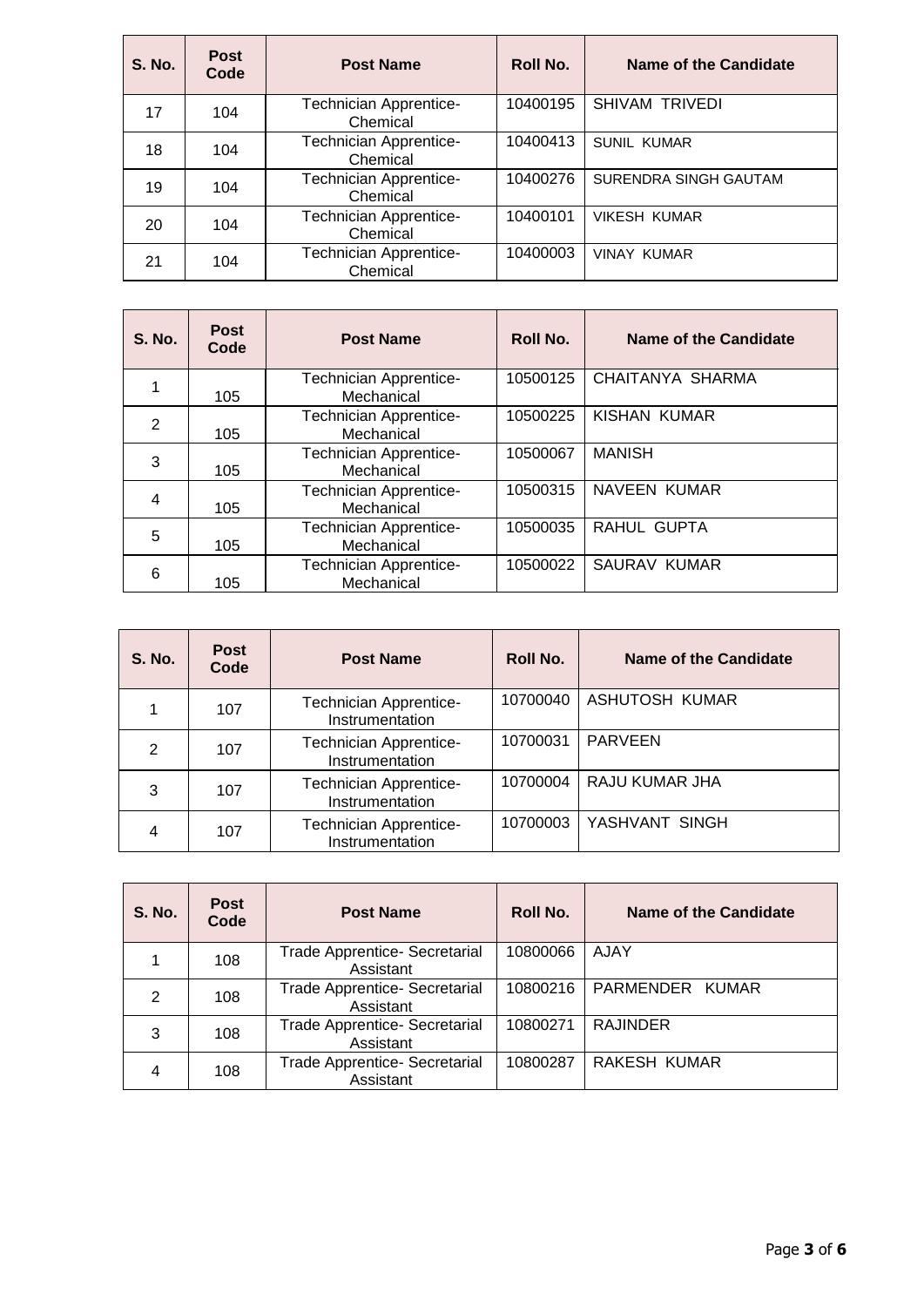| <b>S. No.</b> | <b>Post</b><br>Code | <b>Post Name</b>             | Roll No. | <b>Name of the Candidate</b> |
|---------------|---------------------|------------------------------|----------|------------------------------|
|               | 109                 | Trade Apprentice- Accountant | 10900103 | SONALI BANSAL                |

| <b>S. No.</b>  | <b>Post</b><br>Code | <b>Post Name</b>                                               | Roll No. | Name of the Candidate        |
|----------------|---------------------|----------------------------------------------------------------|----------|------------------------------|
| 1              | 110                 | Trade- Apprentice- Data Entry<br>Operator (Fresher Apprentice) | 11001147 | ABHISHEK SHARMA              |
| 2              | 110                 | Trade- Apprentice- Data Entry<br>Operator (Fresher Apprentice) | 11001317 | AKSHIT BHARDWAJ              |
| 3              | 110                 | Trade- Apprentice- Data Entry<br>Operator (Fresher Apprentice) | 11000170 | DEEPAK PANCHAL               |
| 4              | 110                 | Trade- Apprentice- Data Entry<br>Operator (Fresher Apprentice) | 11000251 | HIMANSHU<br>PAI              |
| 5              | 110                 | Trade- Apprentice- Data Entry<br>Operator (Fresher Apprentice) | 11000551 | <b>MANDEEP SINGH SHOBHAN</b> |
| 6              | 110                 | Trade- Apprentice- Data Entry<br>Operator (Fresher Apprentice) | 11000849 | <b>MAYANK</b>                |
| $\overline{7}$ | 110                 | Trade- Apprentice- Data Entry<br>Operator (Fresher Apprentice) | 11000779 | ROHIT MALIK                  |
| 8              | 110                 | Trade- Apprentice- Data Entry<br>Operator (Fresher Apprentice) | 11000613 | <b>SUGAM</b>                 |
| 9              | 110                 | Trade- Apprentice- Data Entry<br>Operator (Fresher Apprentice) | 11000968 | <b>VIKRAM</b>                |

## **NOTE:**

- **1.** In view of COVID-19 situation, document verification shall be conducted online. Hence, above provisionally shortlisted candidates are hereby advised to send self-attested scanned copy of the original documents as mentioned below, through e-mail at **singhgunita@indianoil.in, yashwantyadav@indianoil.in, shraddha@indianoil.in**. Please note that the candidature of the candidates shall be provisional and the self-attested copies shall be verified with originals at the time of joining. **Last date of submission of documents by candidates mentioned above through email is 09.09.2020.**
	- 1) **10th Pass/Matriculation certificate** issued by the concerned education board as proof of date of birth. No other document will be accepted for verification of date of birth.
	- 2) **SC/ST/OBC (NCL)/Disability/EWS-Income & Asset Certificate** by reserved category candidates in the prescribed format issued by Competent Authority.
	- 3) Candidates belonging to EWS category are required to submit an Income & Asset Certificate issued by Competent Authority prescribed under Point No.5 of the Department of Personnel & Training's O.M. No.36039/1/2019-Estt(Res) dated 31.01.2019. Format for the same can be downloaded from the website [https://www.iocrefrecruit.in/main\\_special\\_apprsep19.aspx.](https://www.iocrefrecruit.in/main_special_apprsep19.aspx)
	- 4) For claiming the benefit of **OBC category**, the candidate should submit a **latest (within 6 months) caste certificate in the performa prescribed by Govt. of India(applicable for central govt. Jobs)**, which would, among others specifically mention that the candidate does not belong to the persons/sections (creamy layer)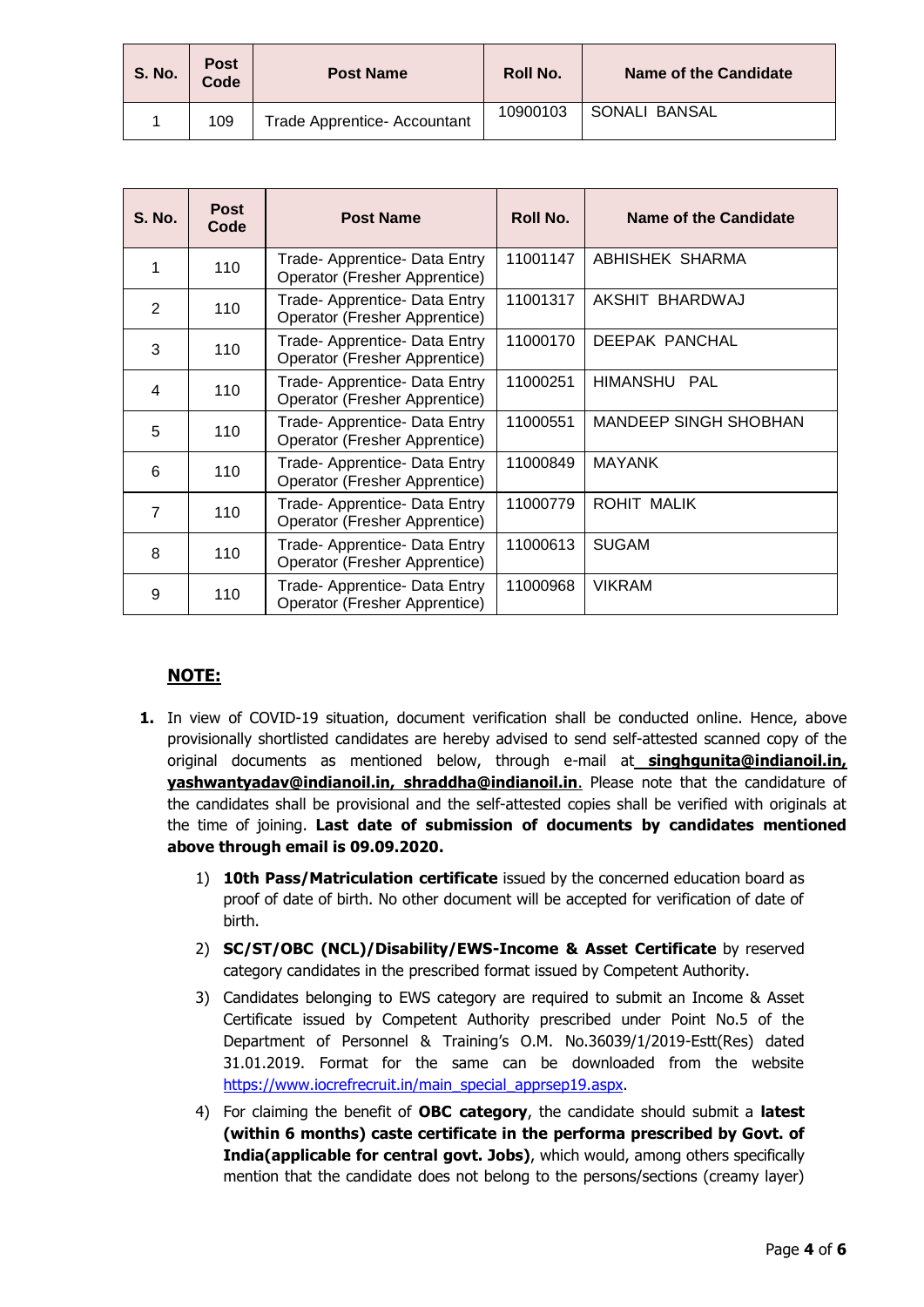as mentioned in column 3 of the schedule to the Department of Personnel & Training, Government of India OM No. 36012/22/93-Estt.(SCT) dated 08.09.1993 and OM. No. 36036/2/2013-Estt.(Res.) dated 30.05.2014. In case of candidates belonging to OBC (non-creamy layer) category, name of OBC caste mentioned in the certificate should fall in the Central List of OBCs of the respective State and noncreamy layer status should be valid as on cut-off date of reckoning eligibility criteria i.e. **31.10.2019**.

- 5) SC/ST certificate in the prescribed format (applicable for central govt. jobs)
- 6) **Class XII mark sheet** issued by the concerned board/ Semester-wise/ year-wise mark sheets of ITI (Fitter) issued by NCVT or SCVT/Graduation/Diploma Engineering.
- 7) **Class XII/Final ITI (Fitter)** issued by NCVT or SCVT/Graduation/Diploma Certificate issued by respective Board/ Authority
- 8) **Conversion certificate from CGPA/OGPA/Letter Grade to percentage of marks**, if applicable, from concerned University/Institute.
- 9) **Certificate mentioning the date of publication of result** from the Principal of the Polytechnic/School/College/Institute from where the candidate pursued his/her XII/ITI (Fitter)/Graduation/Diploma course, if applicable.
- 10) **Semester wise Mark sheets as well as Degree/Diploma** as per the eligible qualification.
- 11) **Certificate** from a recognized University/Institute where the candidate has pursued his Degree/Diploma etc. that the course is as a **Regular Full Time/Sandwich Diploma Course** (Industrial training as part of the course with no break).
- 12) PwBD certificate issued by the competent authority, if applicable.
- 13) Character Certificate from last attended Institute or School.
- 14) Proof of Employment, if applicable with Salary slips
- 15) 2 Passport size photographs
- 16) Original Photo ID proof along with self-attested photocopy
- 17) Copy of Call letter issued at the time of Written Test
- 18) Copy of Application Form filled during Online Application
- 19) Any other Certificate, as specified.

#### **In case of non-submission of any of the document as specified you shall not be shortlisted for Pre-Engagement Medical Examination.**

- **2.** Upon documents being found in order prima-facie, candidates shortlisted for further process will be advised to report at Panipat Refinery Hospital along with test reports as per PEME guidelines (as mentioned in Advt. No. PR/P/ 52(2019-20)), done in any hospital nominated by IOCL/Govt. Hospital.
- **3.** Please note that declaration of this **Provisional shortlist** does not confer any claim or right to engagement in this Corporation. It is also clarified (Refer Advertisement No. PR/P/Apprentice/52(2019-20) to the candidates that their candidature is Provisional and is subject to subsequent verification of certificates/testimonials & medical fitness. In case it is detected at any stage of engagement or thereafter, that a candidate does not fulfil the eligibility norms and/or that he/she has furnished any incorrect/doctored/false information/certificate/documents or has suppressed any material fact(s), his/her candidature will stand cancelled. If any of these shortcomings is/are detected even after engagement if any, his/her engagement is liable to be terminated.
- **4.** Candidates being found medically fit in PEME shall be issued an Offer of Engagement.